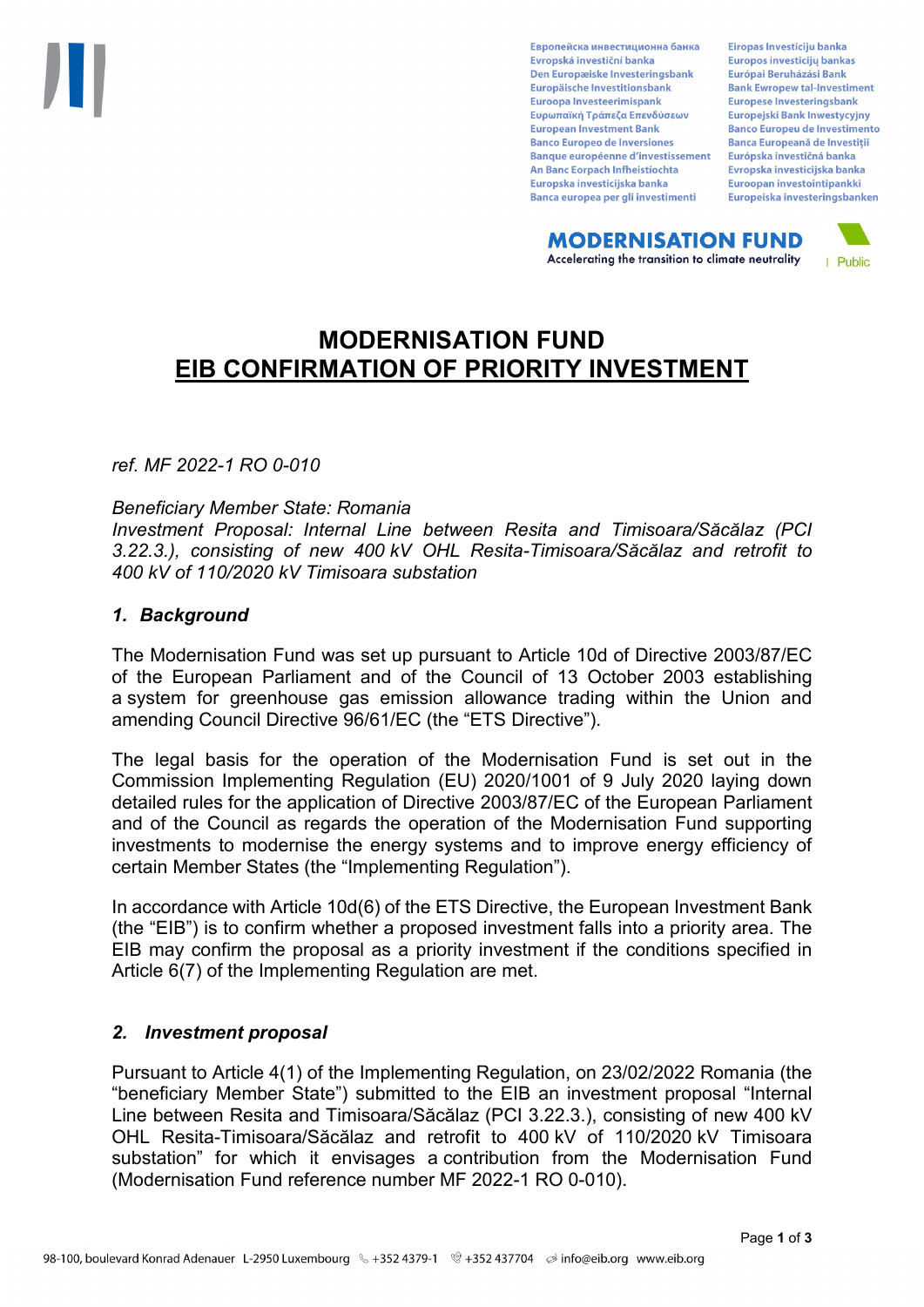

The investment concerns the development of a new 400 kV power line connecting Resita substation with Timisoara and Săcălaz substations as well as the retrofitting of the 220/110 kV substation of Timisoara into 400/220/110 kV substation. The investment comprises a 400 kV double circuit overhead line with a total length of 109.8 km.

The beneficiary Member State has requested funding of EUR 63 610 823,75 for a disbursement under the proposed project.

The main objective of the investment is to reinforce the national transmission system, contribute to the increase of interconnection capacity with Serbia and support the integration of renewable energy sources in the south-western part of the country and north-east Serbia.

The project is included in the list of key electricity transmission infrastructure projects of the National Energy and Climate Plan (NECP) for Romania.

## *3. Compliance with the conditions for priority investment*

- a) The beneficiary Member State has demonstrated that the investment complies with the requirements laid down in Article 10d(1) of the ETS Directive as it supports the modernisation of the energy system and it is in line with the objectives and measures set out in its NECP.
- b) According to the information provided by the beneficiary Member State and pursuant to Article 10d(2) Directive 2003/87/EC, the investment is considered as a priority investment as it falls under the priority area "modernisation of energy networks".
- c) The beneficiary Member State has sufficient funds available for the requested disbursement according to the statement of the available funds referred to in Article 5(1) of the Implementing Regulation and after deduction of any amounts to be disbursed for investments already confirmed in accordance with Article 6(9) of the Implementing Regulation.
- d) The beneficiary Member State has provided evidence that the investment proposal does not constitute State aid within the meaning of Article 107(1) of the Treaty on the Functioning of the European Union.
- e) The beneficiary Member State has confirmed in writing that the investment complies with any other applicable requirements of Union and national law.
- f) According to the information provided by the beneficiary Member State, the amounts requested from the Modernisation Fund are not intended to cover the same costs of the investment as those financed by another Union or national instrument.